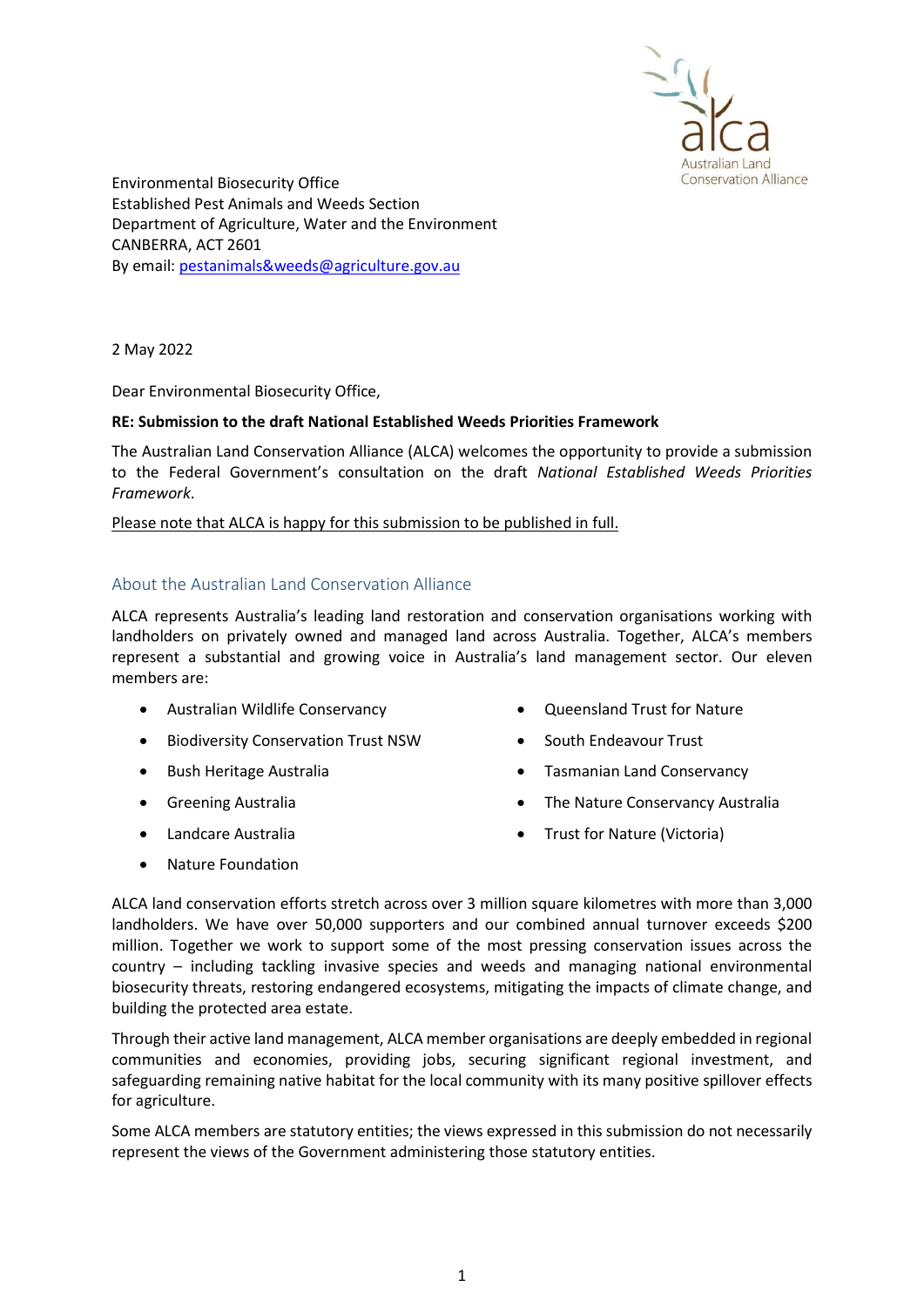

# Summary

Directly and indirectly, ALCA's member organisations are helping to combat weeds across over 3 million square kilometres of Australia and with more than 3,000 landholders; managing the threat of weeds to our natural environment is a key component of the work that our members undertake on a daily basis.

Many of our worst weeds are agricultural pasture grasses that are still promoted and widely used – for example, gamba, buffel, and Phalaris, to name but a few. The responsibility for addressing these agricultural pasture grass weeds is not always squarely addressed by agricultural departments and biosecurity efforts across Australia.

For these reasons, ALCA welcomes any initiative that has the potential to improve the focus, coordination and collaboration of key organisations and their resources in combatting Australia's most environmentally destructive weeds.

### Recommendations

- 1. The importance and relevance of climate change is completely absent from the draft Framework; the impact of climate change upon shared weed priorities – including how they are determined and addressed – should be explicitly outlined in the Framework.
- 2. It is unclear how the Framework will be used in practice alongside existing and emerging environmental planning mechanisms – the current language of "The Framework will consider and complement jurisdictional, regional and local weed priorities and management objectives." (Guiding principles, page 4) falls into the confusing trap of the document trying to describe itself, rather than providing guidance on how it will deliver on these objectives. Another example is that whilst regional planning is currently identified in the draft Framework, how the two will operate in tandem is not addressed in detail<sup>1</sup>.
- 3. The use of the language "All threats are considered" within the Guiding principles (page 4) is to be applauded and retained, especially if it can prevent the exclusion of agriculturally important plants (including agricultural grasses as referred to in the Summary above) that are threats to other sectors.
- 4. Native plants should indeed be excluded from the Framework as native plants that become pests are usually localised in their impact and thus do not require a national approach to their management.
- 5. EPDNS Criteria 2 (Table 1, page 8) should include a reference to coordinating research and development, as explicitly described in the EPDNS itself: "For a high impact established pest or disease of national significance, the absence of feasible management methods may be grounds for coordinated research and development. In that case an established pest or disease of national significance could be recognised as nationally significant for the purposes of research and development and not for coordinated on-ground management."<sup>2</sup>
- 6. The development of a Virtual Weed Information Hub should be applauded and retained; properly resourced, it will be very useful for land managers to ensure best practice management techniques are implemented wherever possible. With financial assistance, ALCA members would be willing and able to contribute their deep expertise to this Hub.

<sup>&</sup>lt;sup>1</sup> Other than "The NEWP Framework is not intended to... override local or regional plans or strategies"; see: p3, National Establish Weed Priorities – Draft Framework, March 2022.

 $<sup>2</sup>$  p13, National Framework for the management of established pests and diseases of national significance,</sup> National Biosecurity Committee, 2016; see:

https://www.awe.gov.au/sites/default/files/sitecollectiondocuments/biosecurity/framework-pestsdiseases.pdf